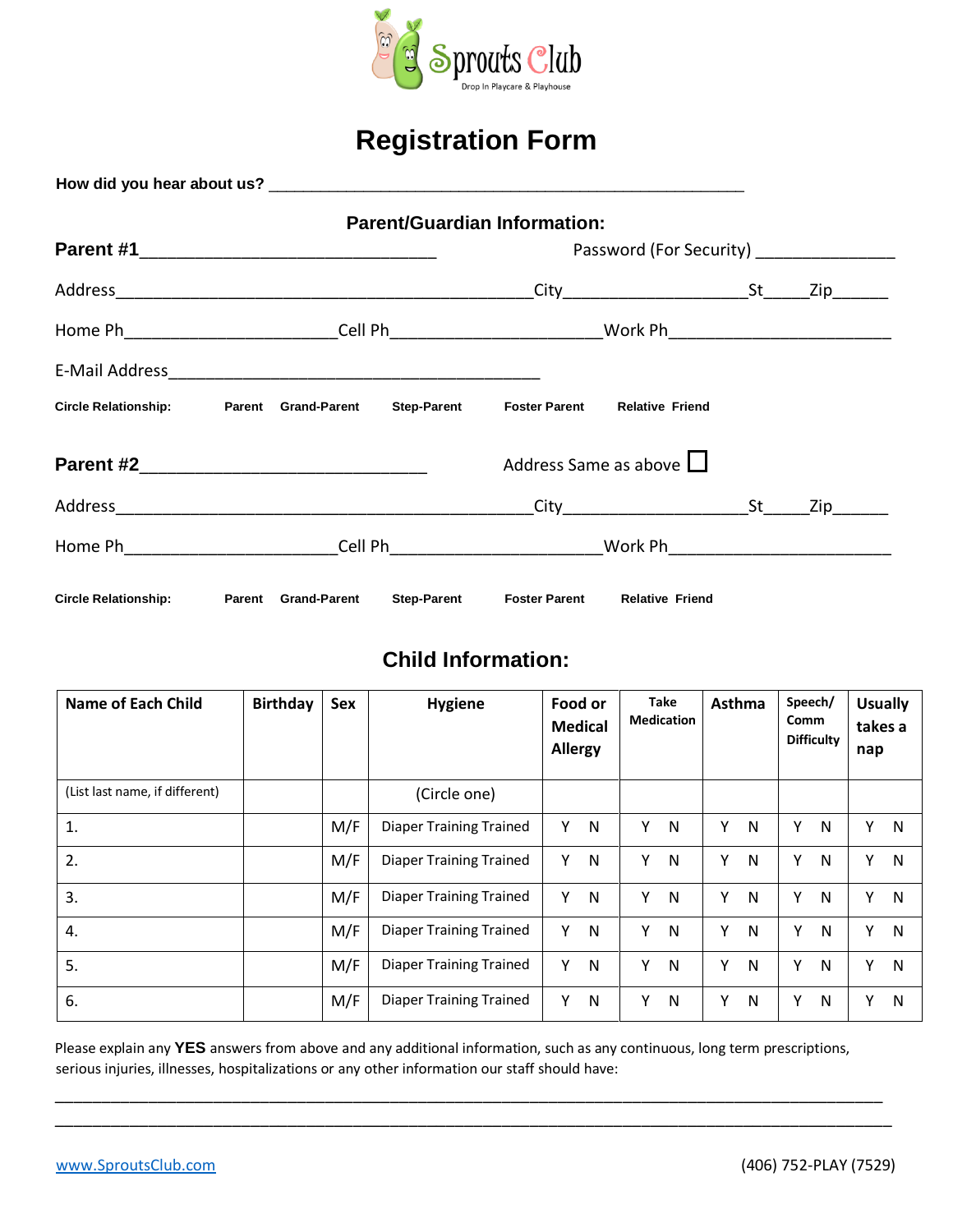

#### **In the event of an emergency and I or my spouse are unable to be reached, I authorize the following responsible persons to pick up my child/children or be contacted for information:**

\_\_\_\_\_\_\_\_\_\_\_\_\_\_\_\_\_\_\_\_\_\_\_\_\_\_\_\_\_\_\_\_\_\_\_\_\_\_\_\_\_\_\_\_\_\_\_\_\_\_\_\_\_\_\_\_\_\_\_\_\_\_\_\_\_\_\_\_\_\_\_\_\_\_\_\_\_\_\_\_\_\_\_\_\_\_\_\_\_\_

\_\_\_\_\_\_\_\_\_\_\_\_\_\_\_\_\_\_\_\_\_\_\_\_\_\_\_\_\_\_\_\_\_\_\_\_\_\_\_\_\_\_\_\_\_\_\_\_\_\_\_\_\_\_\_\_\_\_\_\_\_\_\_\_\_\_\_\_\_\_\_\_\_\_\_\_\_\_\_\_\_\_\_\_\_\_\_\_\_\_

Relationship to Child **Phone Number Relationship to Child Phone Number** 

Name **Relationship to Child** Phone Number **Relationship to Child** Phone Number **Phone Number** 

#### **Emergency Medical Contacts and Consent for Medical Treatment:**

In the event I cannot be reached, I, or whoever signs my child in for that day (Authorized Representative to act as an agent for me), give my permission for Sprouts Club to provide basic first aid to my child as reasonably appropriate, however, I understand Sprouts Club shall not be required to strictly follow those guidelines when, in its judgment, circumstances may require otherwise. In the event that Sprouts Club, in its sole discretion, believes that my child needs more advanced care, I consent to dental, medical, surgical, and/or hospital care, treatment, and/or procedures to be performed for my child by a licensed dentist, physician, ambulance attendant/emergency medical technician, or other licensed health care provider (collectively, "Health Care Professional") associated with a licensed treatment facility when deemed necessary or advisable by the Health Care Professional to safeguard my child's health. I waive my right of informed consent to such treatment. I also give my permission for my child to be transported by ambulance or Sprouts Club to an emergency center for treatment. I certify my child is in excellent health and physical condition and has no medical, psychological, physical or mental condition which has not been disclosed to Sprouts Club on the registration form. My child(ren) do not have any infectious, contagious or communicable diseases. In the event my child is in need of emergency care, I do not require that the following physician or hospital be contacted. The information provided below is for informational purposes only. I consent to my child being taken to the treatment facility recommended by the Health Care Professional attending my child.

I represent that I am the parent or legal guardian of each child designated on this registration form. I, on behalf of myself, my spouse, and each child designated on the registration form (my "child"), hereby waive and release all rights, causes of action and claims against this independently owned/operated Sprouts Club LLP, a Montana Limited Liability Partnership, its Officers, Directors, Agents, and Employees and all of its affiliates, and all other independently owned/operated Sprouts Club locations that I may visit for any loss, expense, damage or injury suffered by my child during the time my child is visiting Sprouts Club, including the possible negligence of Sprouts Clubs, but excluding gross negligence and intentional misconduct. I understand that the provision of child care contains risk of injury to persons and damage to property, and that by signing this release I engage Sprouts Club to provide temporary childcare for my children at my own risk. I have been given an opportunity to inspect the premises of Sprouts Club and found that it is safe and satisfactory for my child. I also have been given the opportunity to ask questions and obtain answers to my satisfaction regarding any and all aspects of Sprouts Club and this Release. By signing this Release, I have not relied on any promises or statements made by Sprouts Club or its employees other than those contained in written information supplied to me by Sprouts Club. I understand this Release will be kept on file at Sprouts Club and will continue in effect for this and any future visits my Child may make to Sprouts Club. **I have read the above carefully and fully understand the content and consequences of this agreement and agree to abide by and be bound by** 

**the above policies and procedures and release.** 

**Parent Signature Date 2018** 

#### **ALL CHILDREN ATTENDING SPROUTS MUST BE UP TO DATE ON VACINCATIONS**

 $\Box$  My child has been examined within the past year by a health care professional and is able to participate in the daycare program. I will provide a Physician's Health Statement within one year.

**\_\_\_\_\_\_\_\_\_\_\_\_\_\_\_\_\_\_\_\_\_\_\_\_\_\_\_\_\_\_\_\_\_\_\_\_\_\_\_\_\_\_\_\_\_\_\_\_\_\_\_ \_\_\_\_\_\_\_\_\_\_\_\_\_\_\_\_\_\_\_\_\_\_\_\_\_\_** 

 $\Box$ My child has is up to date on all required immunizations.

 $\Box$ Medical diagnosis and treatment conflict with the tenets and practices of our recognized religious organization.

 $\Box$  My child's immunization record is current and on file at the following listed school:

\_\_\_\_\_\_\_\_\_\_\_\_\_\_\_\_\_\_\_\_\_\_\_\_\_\_\_\_\_\_\_\_\_\_\_\_\_\_\_\_\_\_\_ \_\_\_\_\_\_\_\_\_\_\_\_\_\_\_\_\_\_\_\_\_\_\_\_\_\_\_

School\_\_\_\_\_\_\_\_\_\_\_\_\_\_\_\_\_\_\_\_\_\_\_\_\_\_\_\_\_\_\_\_\_\_\_\_\_\_\_\_\_\_\_\_\_\_\_\_\_

Parent Signature Date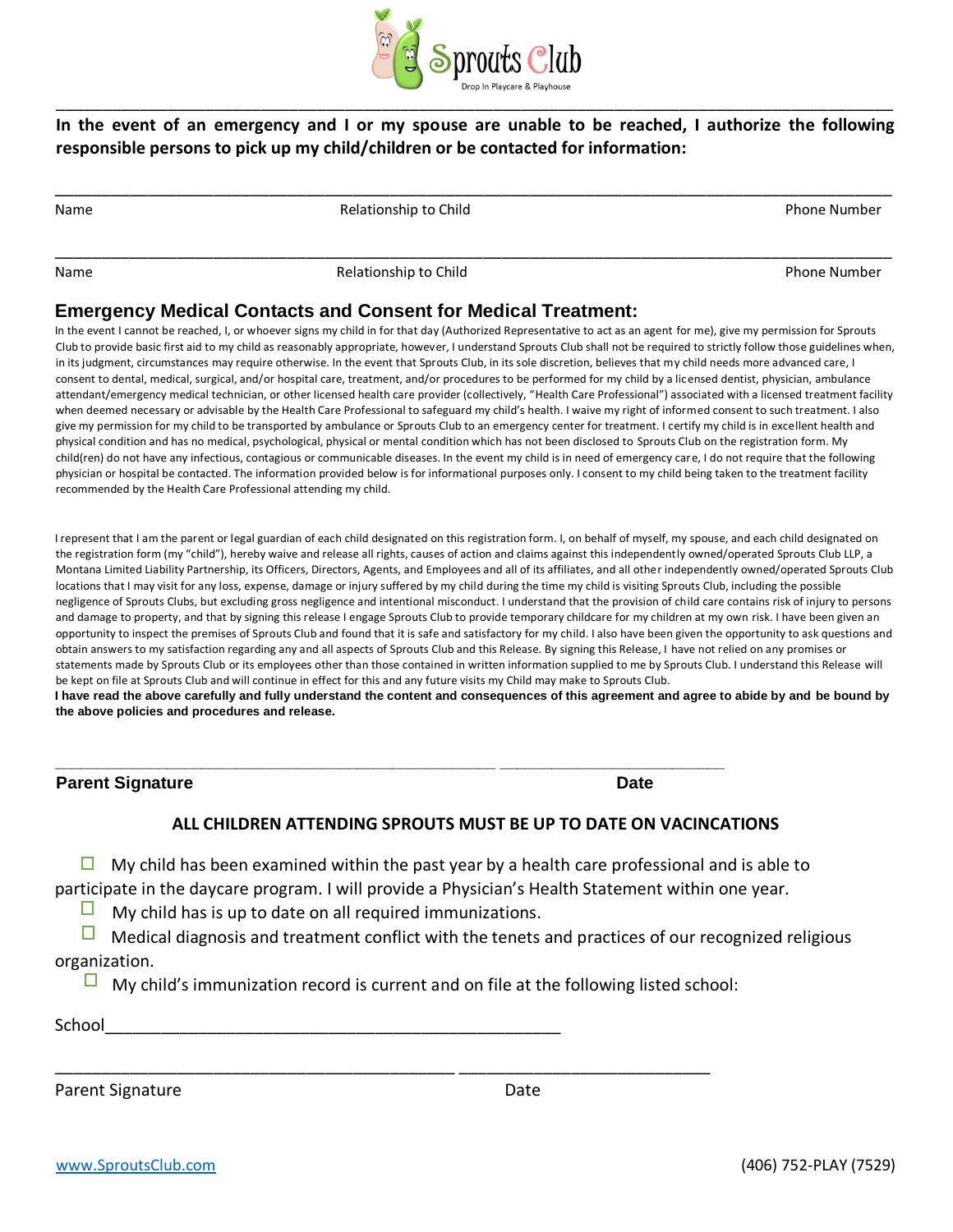## **Sprouts Club**



### **Parent Policy and Release Form**

Sprouts Club must have a completed registration and parent policy and release form before children can be accepted for care. If children are not enrolled in a school, parents must also complete a parent's health statement or physician health statement form (a copy of the immunization records with a physician's health statement and physician's signature may be provided in place of the physicians health statement form) before the second visit. All children must be current on appropriate immunizations, vision and hearing screen requirements, and tuberculosis testing in order to be admitted to Sprouts Club. We must have an updated immunization record or physician health statement form each year until the child enters school. Parents must advise Sprouts Club of changes of address, phone numbers, and children's health and allergies.

The costs per child are: child (over 18 months) \$4.25 per hour, each additional sibling is \$0.25 off their rate. An additional \$0.50/hour for any child that is not potty trained. After 6:00PM the rates increase \$1.00/child. The costs are calculated to the minute. Payment is due at time of check-out. If Payment is not made at pickup and a balance is due, a \$10.00 late fee will be issued to each child's account.Parents are responsible for letting staff know when their child is potty trained. **No refunds are given.** 

Our hours: Monday – Thursday: 7:00 a.m. – 10:00 p.m., Friday: 7:00 a.m. – 11:00 p.m., Saturday: 8:00 a.m. – 11:00 p.m. and we operate 12 months a year. Please make sure to arrive to pick up your children before our closing time. There will be a late fee of \$1.00 per minute per child after our closing time.

Please bring extra diapers and a change of clothes for your child. All personal belongings must be labeled with the child's first and last name. There will be a charge of \$1.00 for each diaper supplied by Sprouts Club. No outside toys or electronics are allowed in the center; Sprouts club will not be responsible for any lost or broken items.

Meals are served 11:30 a.m. – 12:00 p.m., and 5:30 – 6:00 p.m. Meals can be purchased for an additional cost per child, or brought from home. If meals are brought into the center by the parent, the parent understands that Sprouts Club is not responsible for the nutritional value or meeting the child's daily food needs. If a child's stay lasts during a meal time, and they are not signed up for a meal, we will feed them and add the meal cost to the bill. Meals may be brought from home. Snacks are served at 10:00 a.m., 3:00 p.m. and consist of crackers and juice.

Sprouts Club cannot accept children who are ill. Children must be fever-free and symptom-free for at least 24 hours before visiting Sprouts Club. We cannot administer any medication or routine medical procedures (i.e. inhalers, nebulizers). No medications are permitted in the center. In the event that a child becomes ill, the parent or emergency contact will be called to pick up the child immediately. Children who are ill will be excluded from other children until parent pick-up. Sprouts Club does not discriminate against persons with disabilities. However, Sprouts Club staff are not trained to care for children with special needs and our services do not include one-on-one supervision.

Please be sure to update emergency contact phone numbers with our staff. In the event of a medical emergency, we will phone the parent immediately and call 911.

Only parents will be allowed to check children in and out of Sprouts Club. Parents must show their photo identification upon arrival, unless photo is stored in our database. Authorized persons will be able to check children in and out if prior arrangements are made with Sprouts Club and the parent has completed an Alternate Release Form.

Only socks are to be worn into the play area for safety and cleanliness.

We only use positive methods of discipline and guidance that encourage self-esteem, which include praise of good behavior, reminding children of behavior expectations, redirection and brief supervised separation or time-out from the group, when appropriate for the child's age and development, which is limited to no more than one minute per year of the child's age. No corporal punishment, physical or verbal abuse, abusive language, or withdrawal of food, naps, or toilet training of any kind is allowed. For the safety of all, children that show repeated misbehavior or biting will be asked to take a two week respite from Sprouts Club.

The staff of Sprouts Club are required by law to report any instance where there is reason to suspect the occurrence of physical, sexual, or emotional child abuse, child neglect or exploitation to the police or Child Protective Services. Notification of the parents is solely dependent upon the recommendation of the police or Child Protective Services.

Sprouts Club has an Emergency Plan in place and all staff have been trained on emergency procedures. The Emergency Plan is available for review in our office. In the event of a center evacuation, parents will be contacted immediately. The relocation site is posted at each Sprouts Club center.

Sprouts Club does not discriminate on the basis of gender, race, color, religion, or national origin. However, we reserve the right to refuse service to any person or persons for legitimate business reasons, such as maintaining the safety of our facility and the children in our care.

I hereby grant Sprouts Club permission to use photographs/video of my child(ren), taken during their stay at Sprouts Club, to be used solely for the purposes of Sprouts Club promotional material, website, and publications. I will make no monetary or other claim against Sprouts Club for the use of the photographs/video.  $\square\square$ A manager or director is always available to discuss any concerns about our policies/procedures. Parents who wish to stay in the center with their child must have a completed background check on file.

**I have read the above carefully and fully understand the content and consequences of this agreement and agree to abide by and be bound by the above policies and procedures and release.** 

**\_\_\_\_\_\_\_\_\_\_\_\_\_\_\_\_\_\_\_\_\_\_\_\_\_\_\_\_\_\_\_\_\_\_\_\_\_\_\_\_\_\_\_\_\_\_\_ \_\_\_\_\_\_\_\_\_\_\_\_\_\_\_\_\_\_\_\_\_\_** 

**Parent Signature Date Contract Parent Signature Date**